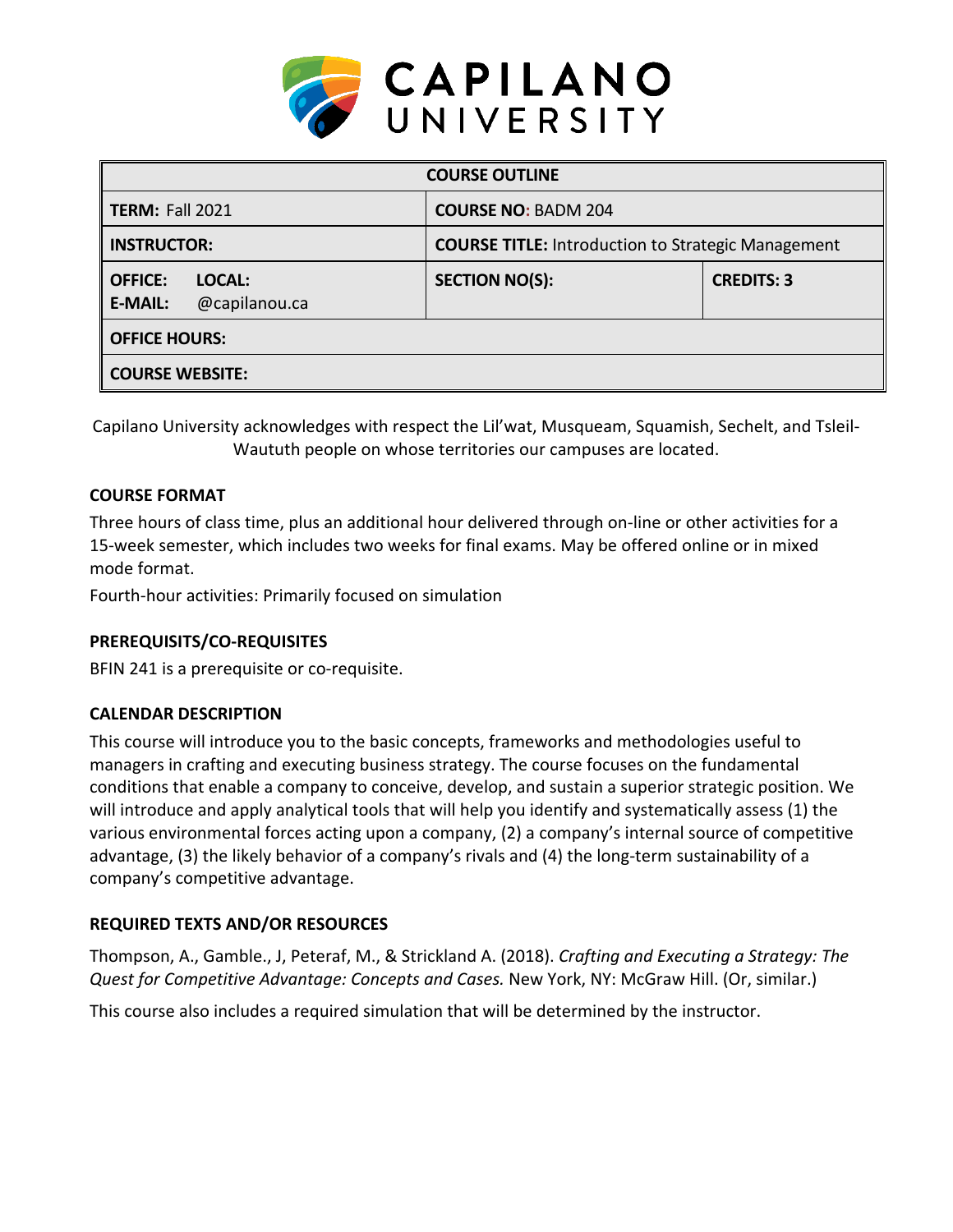## **COURSE STUDENT LEARNING OUTCOMES**

### **On successful completion of this course, students will be able to:**

- Apply the strategic management process internally and externally, covering topics ranging from the role of vision, mission and values to what constitutes corporate governance.
- Analyze the five generic competitive strategic approaches available for competing and winning in the marketplace.
- Conduct competitive analysis and explain strategic actions a company can take to complement its competitive approach and maximize the power of its overall strategy.
- Identify company resources, capabilities, and financial and operating ratios to appraise a company's market position determine sustainable competitive advantage and dynamic capabilities utilizing strategic frameworks.
- Explore how global and cultural market conditions influence a company's strategic choices.
- Explain why companies should conduct their business in an ethical, socially responsible and sustainable manner.

| <b>Week</b> | <b>Topic</b>                                                                                                                                                                                                                                                                                          |
|-------------|-------------------------------------------------------------------------------------------------------------------------------------------------------------------------------------------------------------------------------------------------------------------------------------------------------|
| $1 - 5$     | What is strategy and why is it important<br>Creating a Company's Direction: Vision, Mission, Objectives and Strategy<br>Evaluating a Company's External Environment<br>The Five Generic Competitive Strategies: Which one to employ?<br>Simulation                                                    |
| 6           | Mid-Term<br>$\bullet$                                                                                                                                                                                                                                                                                 |
| $7-13$      | Strengthening a company's competitive position, Strategic Moves, Timing and<br>Scope of Operations<br>Strategies for Competing in International Markets<br>Corporate Strategy: Diversification & the Multi-business Company<br>Corporate Social Responsibility-Strategy<br>Simulation<br>Presentation |
| 14 & 15     | Final Exam Period                                                                                                                                                                                                                                                                                     |

### **COURSE CONTENT**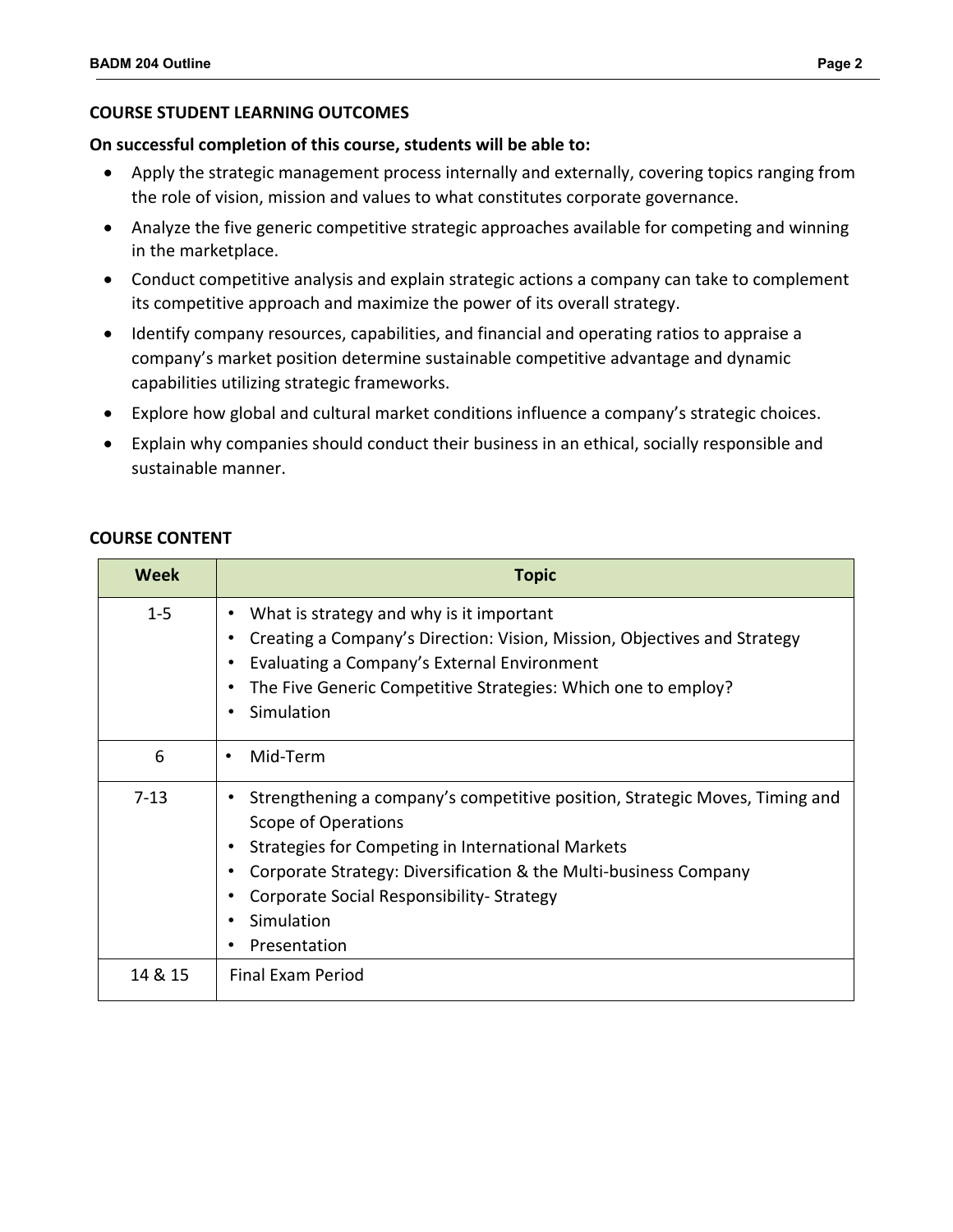### **EVALUATION PROFILE**

| <b>Assessment</b>                    | % of Final Grade |  |
|--------------------------------------|------------------|--|
| <b>Assignments and Quizzes</b>       | 25-30%           |  |
| Mid-term exam                        | 15-20%           |  |
| <b>Strategic Planning/Simulation</b> | 35%              |  |
| <b>Final Exam</b>                    | 20%              |  |
| Total                                | <b>00%</b>       |  |

#### **GRADING PROFILE**

|     |             |                           | $A+ = 90-100$ $B+ = 77-79$ $C+ = 67-69$ $D = 50-59$ |  |
|-----|-------------|---------------------------|-----------------------------------------------------|--|
| l A |             |                           | $= 85-89$  B = 73-76  C = 63-66  F = 0-49           |  |
|     | $A - 80-84$ | $B- = 70-72$ $C- = 60-62$ |                                                     |  |

#### **Incomplete Grades**

Grades of Incomplete "I" are assigned only in exceptional circumstances when a student requests extra time to complete their coursework. Such agreements are made only at the request of the student, who is responsible to determine from the instructor the outstanding requirements of the course.

### **Late Assignments**

Are at the discretion of the instructor, please consult with your instructor beforehand.

### **Missed Exams/Quizzes/Labs etc.**

Make-up exams, quizzes and/or tests are given at the discretion of the instructor. They are generally given only in medical emergencies or severe personal crises. Some missed labs or other activities may not be able to be accommodated. Please consult with your instructor.

#### **Attendance**

Students are expected to attend all classes and associated activities.

### **English Usage**

Students are expected to proofread all written work for any grammatical, spelling and stylistic errors. Instructors may deduct marks for incorrect grammar and spelling in written assignments.

#### **Electronic Devices***:*

Students may use electronic devices during class for note-taking only, as specified by instructor

### **On-line Communication**

Outside of the classroom, instructors will (if necessary) communicate with students using either their official Capilano University email or eLearn; please check both regularly. Official communication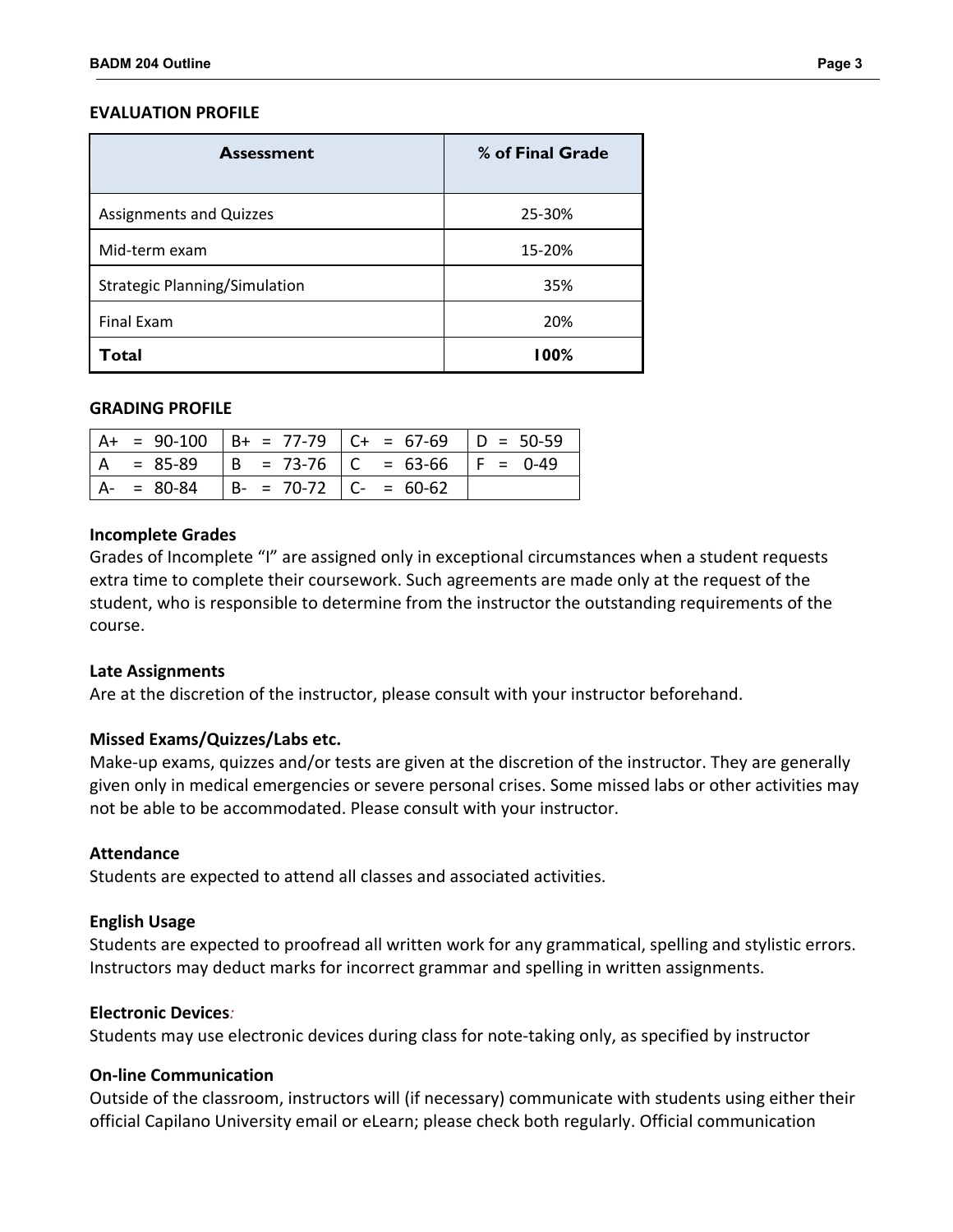between Capilano University and students is delivered to students' Capilano University email addresses only.

# **UNIVERSITY OPERATIONAL DETAILS**

## **Tools for Success**

Many services are available to support student success for Capilano University students. A central navigation point for all services can be found at:<https://www.capilanou.ca/student-life/>

# **Capilano University Security: download the [CapU Mobile Safety App](https://www.capilanou.ca/student-life/support--wellness/safety--security/capu-safe-app/)**

## **Policy Statement (S2009-06)**

Capilano University has policies on Academic Appeals (including appeal of final grade), Student Conduct, Academic Integrity, Academic Probation and other educational issues. These and other policies are available on the University website.

# **Academic Integrity (S2017-05)**

Any instance of academic dishonesty or breach of the standards of academic integrity is serious and students will be held accountable for their actions, whether acting alone or in a group. See policy and procedures S2017-05 Academic Integrity for more information: [https://www.capilanou.ca/about](https://www.capilanou.ca/about-capu/governance/policies/)[capu/governance/policies/](https://www.capilanou.ca/about-capu/governance/policies/) 

Violations of academic integrity, including dishonesty in assignments, examinations, or other academic performances, are prohibited and will be handled in accordance with the Student Academic Integrity Procedures.

**Academic dishonesty** is any act that breaches one or more of the principles of academic integrity. Acts of academic dishonesty may include but are not limited to the following types:

**Cheating**: Using or providing unauthorized aids, assistance or materials while preparing or completing assessments, or when completing practical work (in clinical, practicum, or lab settings), including but not limited to the following:

- Copying or attempting to copy the work of another during an assessment;
- Communicating work to another student during an examination;
- Using unauthorized aids, notes, or electronic devices or means during an examination;
- Unauthorized possession of an assessment or answer key; and/or,
- Submitting of a substantially similar assessment by two or more students, except in the case where such submission is specifically authorized by the instructor.

**Fraud**: Creation or use of falsified documents.

**Misuse or misrepresentation of sources**: Presenting source material in such a way as to distort its original purpose or implication(s); misattributing words, ideas, etc. to someone other than the original source; misrepresenting or manipulating research findings or data; and/or suppressing